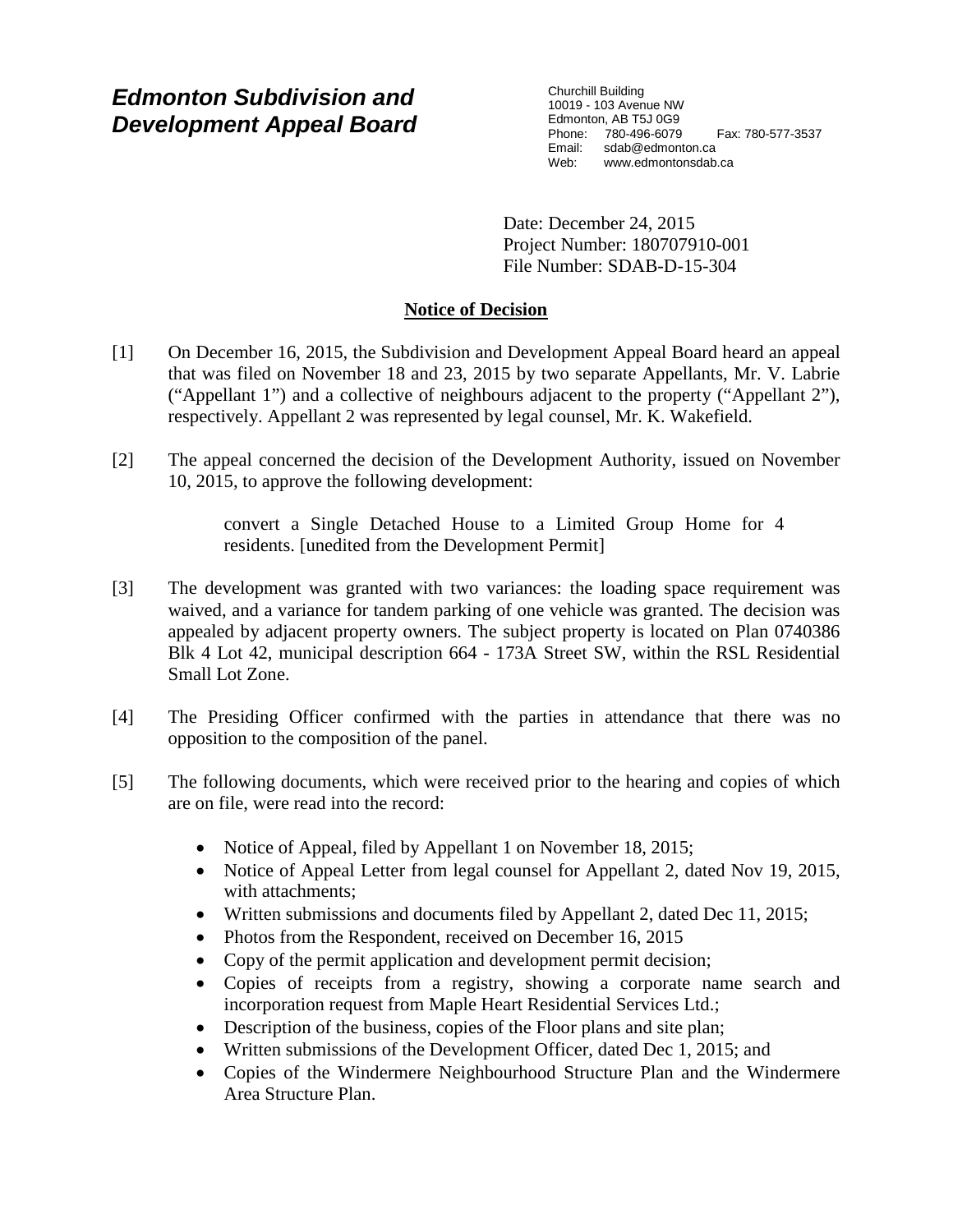# **Preliminary Matters:**

- [6] Prior to opening the hearing, the Presiding Officer identified two preliminary issues:
	- 1) Did the appellants file their appeals within the statutory time limit prescribed under Section 686(1)(b) of the *Municipal Government Act* (the "MGA")*,* RSA 2000, c M-26?
	- 2) Due to recent amendments to the *Edmonton Zoning Bylaw,* variances to loading space and tandem parking requirements are no longer required for the proposed development. Are the appellants therefore barred from appealing the decision of the Development Officer, pursuant to the limitations set out in Section 685(3) of the MGA?

## Time Limit to Appeal

[7] The Presiding Officer referenced Section 686(1)(b) of the MGA, which states:

686(1) A development appeal to a subdivision and development appeal board is commenced by filing a notice of the appeal, containing reasons, with the board within 14 days,

- … (b) in the case of an appeal made by a person referred to in section 685(2), after the date on which the notice of the issuance of the permit was given in accordance with the land use bylaw.
- [8] The Presiding Officer noted that the Board's jurisdiction to hear appeals is derived, in part, from Section 686(1)(b) of the *Municipal Government Act,* therefore, the Board must determine whether the appellants filed their appeals within the 14 days limitation period. If the appeals were filed late, the Board has no authority to hear the matter.
- [9] The Presiding Officer invited the parties to provide submissions in this regard.
- [10] Appellant 1, Mr. V. Labrie, indicated that he was unclear as to the precise date he received notice of the Development Authority's decision.
- [11] Appellant 2's legal counsel, Mr. K. Wakefield, referenced the approved Development Permit which states that the appeal period begins on November 10, 2015 and expires on November 23, 2015. Although the hearing agenda states that the appeal was filed on November 23, 2015, the Notice of Appeal letter that he had mailed with his firm cheque were both dated November 19, 2015, delivered via courier.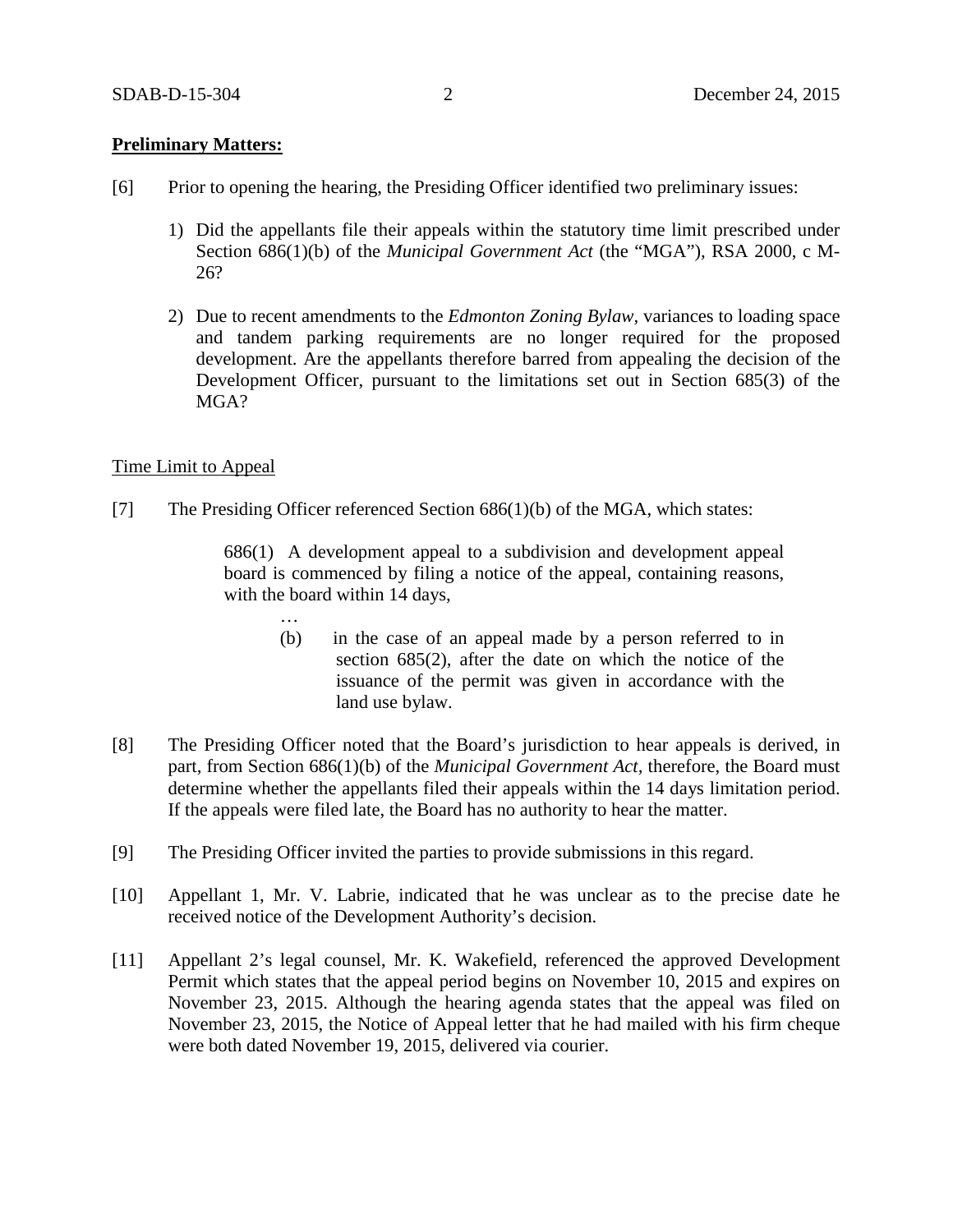- [12] The Development Officer, Mr. J. Angeles, submitted Exhibit "A", a screenshot of an internal City of Edmonton workflow management program indicating that the decision notices were to be sent to Mail Services on November 5, 2015, and that the task was actually completed on November 4, 2015. He stated that the Notice Period as shown on the Development Permit is generated automatically by the program.
- [13] In rebuttal, Mr. Wakefield pointed out that although the screenshot indicates that the decision was to be mailed on November 5, 2015, does not mean that it was actually mailed on that date.

## **Decision**

[14] Both appeals were filed within the statutory time limit under Section 686(1)(b) of the MGA.

## **Reasons**

[15] Based on the presentations, the Board concluded that the parties provided no date that could be relied upon. Therefore, the Board applied Section 23(1)(a) of the *Interpretation Act*, RSA 20000, c I-8, which states:

> If an enactment authorizes or requires a document to be sent, given or served by mail and the document is properly addressed and sent by prepaid mail other than double registered or certified mail, unless the contrary is proved the service shall be presumed to be effected 7 days from the date of mailing if the document is mailed in Alberta to an address in Alberta.

- [16] Assuming that the decision was mailed the same day that it was issued, that being November 2, 2015, and presuming service within 7 days of mailing pursuant to Section 23(1)(a) of the *Interpretation Act*, the notification period would run from November 10 to November 23, 2015.
- [17] The Board therefore finds that both appeals were filed within the prescribed time limits pursuant to Section 686(1)(b) of the MGA.

## Right to Appeal Under Section 685(3) of the *MGA*

- [18] Mr. Labrie confirmed that he had no submissions with respect to this preliminary issue, and deferred to Mr. Wakefield.
	- *i. Position of Appellant 2*
- [19] Mr. Wakefield stated that the afternoon before the hearing, he attempted to access the hearing agenda from the SDAB website. The hearing agenda was not available, so he had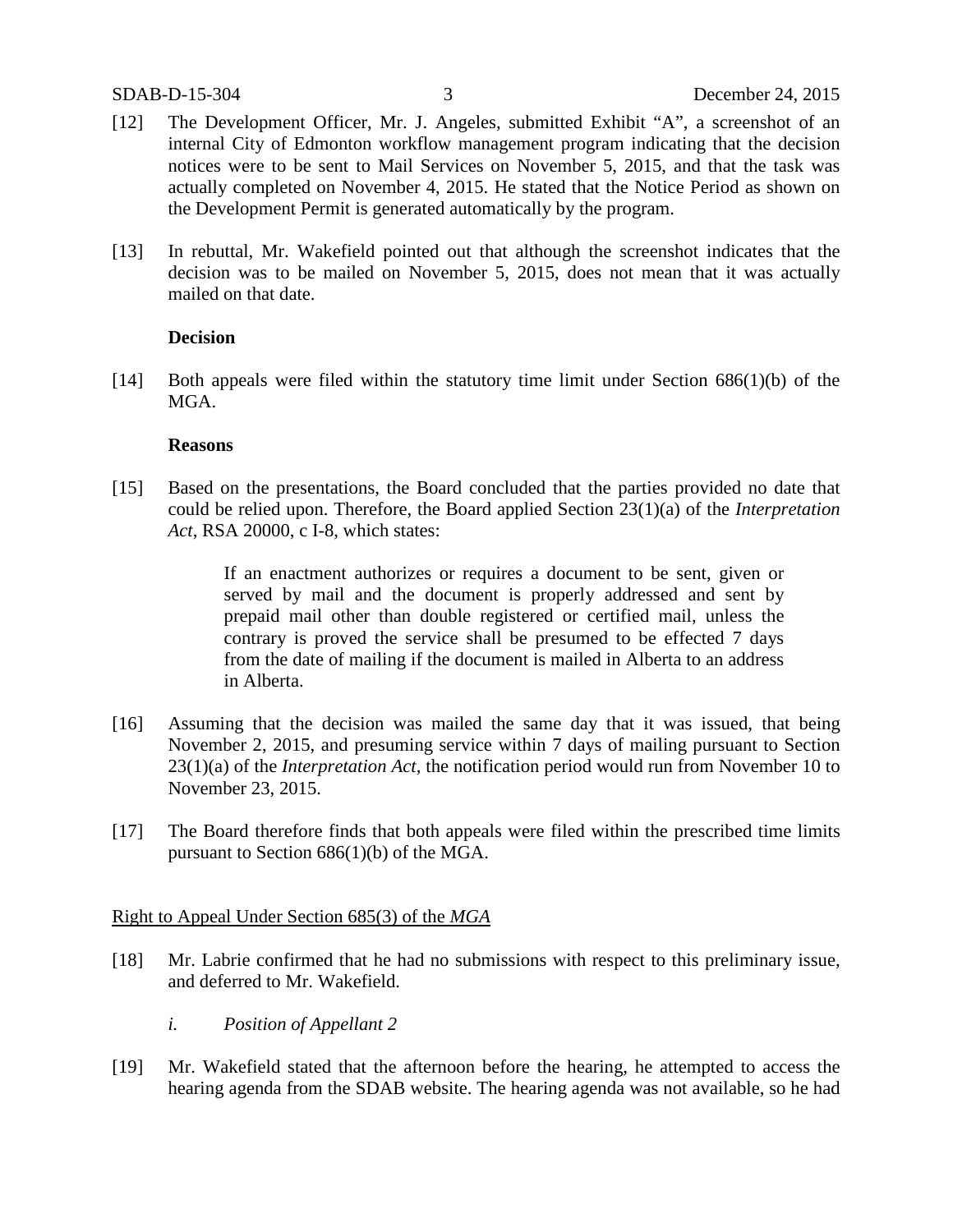to contact Ms. I. Russell from the administrative offices of the SDAB, who emailed him a copy of the hearing agenda.

- [20] The agenda noted recent amendments to the *Edmonton Zoning Bylaw*, specifically the regulations governing tandem parking and loading spaces for Limited Group Homes. The amendments meant that the proposed development would no longer require the variances granted, and that the Development Permit could be issued as a Class A Development, with no right to appeal pursuant to Section 685(3) of the MGA.
- [21] Mr. Wakefield submitted that if there is a change to the Bylaw, there should be prior notification to the parties. The information in the agenda was provided the day before the hearing, which is insufficient time. He then requested a brief recess so that he might consult with his clients, who were not aware of the Bylaw changes. The Board granted his request.
- [22] Upon resuming the hearing, the Board heard from Mr. Wakefield that his clients would like to proceed with the appeal. He stated that he would limit his submissions to the jurisdiction issue.
- [23] He referred the Board to Section 96(1) and (2) of the *Edmonton Zoning Bylaw*, which states:
	- 1. Special Residential Facilities

For the purpose of this section, Fraternity and Sorority Housing, Group Homes, Limited Group Homes, and Lodging Houses shall be collectively referred to as Special Residential Facilities. Group Homes developed in combination with Apartment Housing either in one building or on one Site, and which meet the criteria of Section 94, Supportive Community Provisions, shall be exempt from the requirements of subsection 96(3)(b) and (c) of this Bylaw.

2. Threshold Purpose

The purpose of the Fraternity and Sorority Housing, Limited Group Homes, Group Homes, and Lodging Houses Thresholds is to:

- *1. ensure that the capacity of any neighbourhood to accommodate Special Residential Facilities is not exceeded;* [emphasis added]
- 2. ensure that Special Residential Facilities are available in all neighbourhoods; and
- 3. protect existing Special Residential Facilities from concentration that could impair their proper functioning.
- [24] The Board must have regard not only to the RSL Residential Small Lot Zone regulations and recent amendments to the loading space and tandem parking requirements, but also to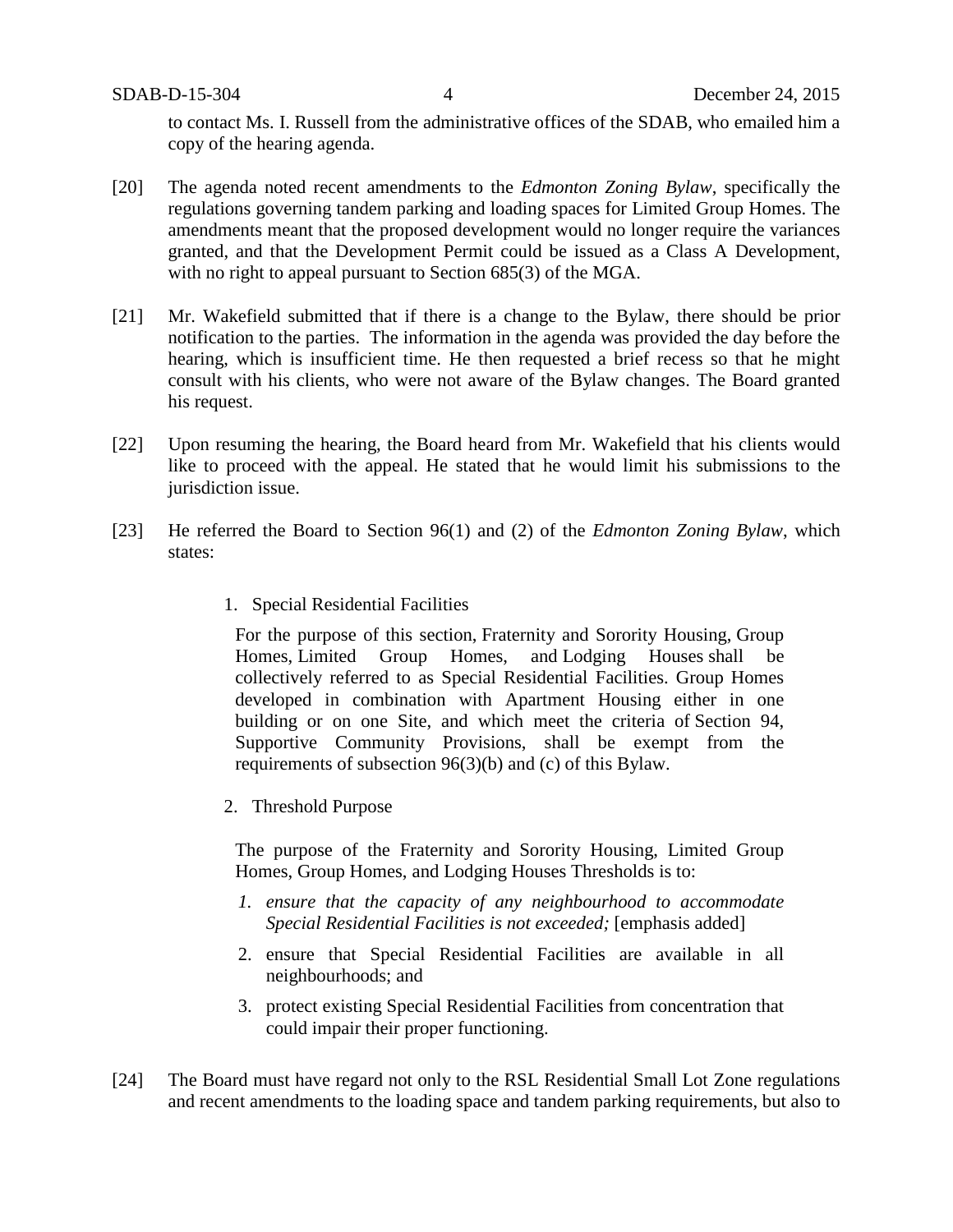the Threshold Purpose of Special Residential Facilities such as Limited Group Homes, specifically Section 96(2)(a), regarding neighbourhood capacity to accommodate Limited Group Homes.

[25] He referred the Board to Section  $79(1)(b)$ , which states:

In addition to the regulations in Section 96 of this Bylaw, Limited Group Homes shall comply with the following regulations… *the Development Officer may restrict the occupancy of a Limited Group Home to less than the maximum of 6 residents having regard for the [facility's] operational needs and Site context;* [emphasis added]

- [26] He submitted that the Development Officer made a reviewable error not only by failing to consider the neighbourhood capacity to accommodate the proposed development, but also by failing to properly consider the operational needs and Site context of the proposed development.
- [27] He acknowledged his understanding that following the recent Bylaw amendments, the proposed development is effectively a Permitted Use with no variances or relaxations. However, the wording of Section 685(3) of the MGA permits an appeal not only when variances or relaxations are granted, but also when a provision of the land use bylaw has been misinterpreted:

685(3) Despite subsections (1) and (2), no appeal lies in respect of the issuance of a development permit for a permitted use unless the provisions of the land use bylaw were relaxed, varied or *misinterpreted.* [emphasis added]

- [28] He submitted that Bylaw provisions must be interpreted by considering the entire Bylaw. The development regulations within the RSL Zone must be read in context with the entirety of the Bylaw, including Sections 96(2)(a) and 79(1)(b), which provide directives with respect to Limited Group Homes.
	- *ii. Position of the Development Officer, Mr. J. Angeles*
- [29] He confirmed that following the recent Bylaw amendments, the proposed development would be a Class A Development.
- [30] When reviewing the application, he did consider Sections  $79(2)(c)$  and  $96(2)(a)$ , and he would not change his decision because the proposed development meets the Threshold Purpose.
- [31] In his opinion, the provisions cited by Mr. Wakefield do not operate to shift a Permitted Use to a Discretionary Use. Other Provisions within the *Edmonton Zoning Bylaw* which authorize the Development Officer to impose a restriction explicitly provide a direction that the development "should be issued as a discretionary permit." Sections 79(2)(c) and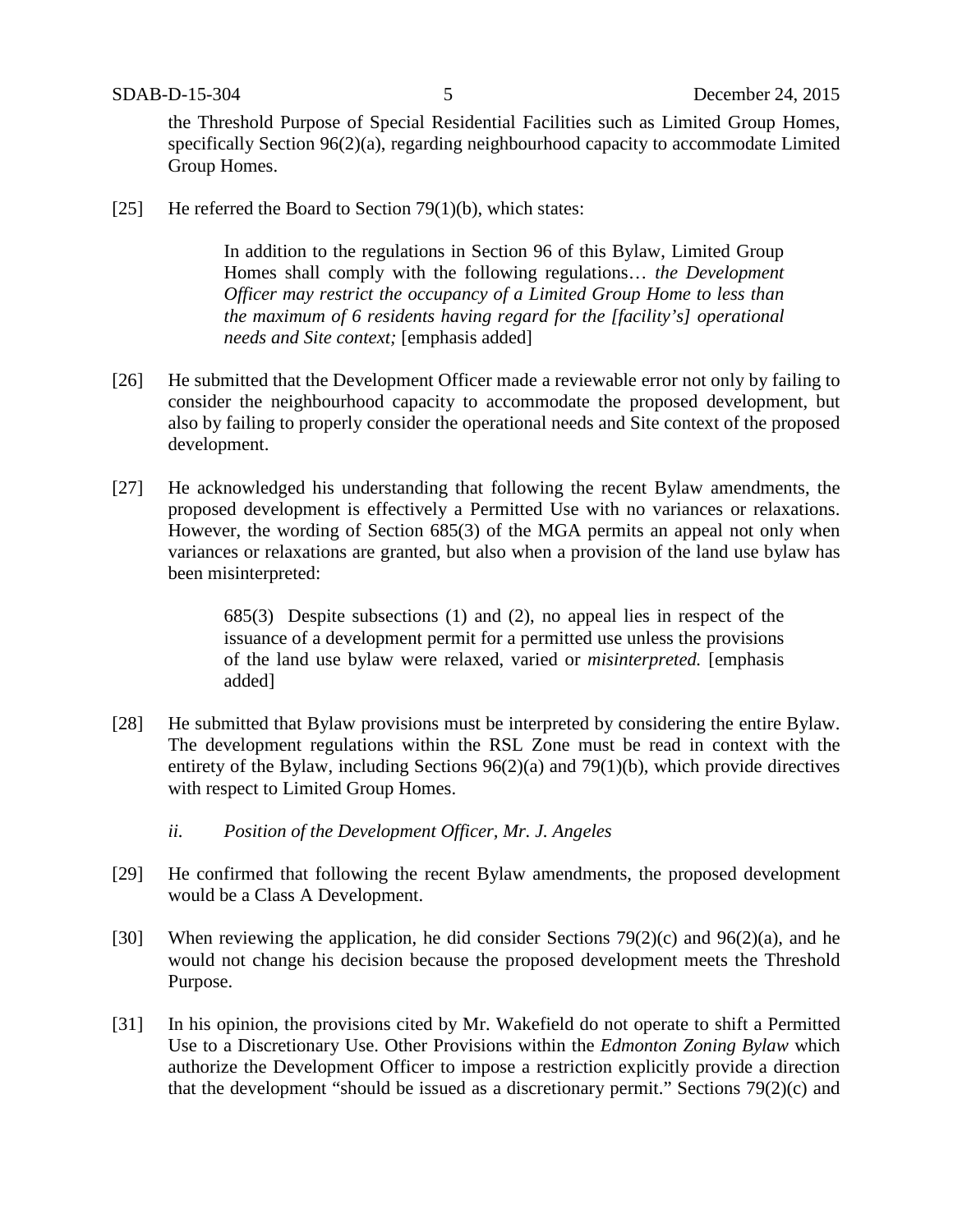96(2) do not contain this wording. In the absence of such a direction, the proposed development proceeds as a Permitted Use.

- [32] He recognized that the wording of Section  $79(1)(b)$  includes the words, "may restrict... to less than the maximum of 6 residents", but his decision was not an exercise of this discretion. The application was for a development for 4 residents, and he simply approved the development as-is.
	- *iii. Position of the Respondent*
- [33] The Respondent, Ms. J. Russell, was represented by Mr. C. Russell. He stated that he was not aware of the recent Bylaw amendments, and had no further submissions in this regard.
	- *iv. Rebuttal of Appellant 2*
- [34] Mr. Wakefield emphasized the wording of Section 685(3) of the MGA, and submitted that the Development Officer misinterpreted the *Edmonton Zoning Bylaw*, specifically the applicability of Sections 79(1)(b) and 96(2), and the Board should hear evidence in this regard.

## **Decision**

[35] The Board will proceed with hearing evidence with respect to how the Development Officer may have misinterpreted Sections 79(1)(b) and 96(2) of the *Edmonton Zoning Bylaw.*

## **Reasons**

[36] After a brief recess, the Board informed the parties that there is a right to appeal if an affected person believes that the provisions of the land use bylaw have been misinterpreted. The Board was therefore prepared to hear the Appellants' evidence with respect to the submission that the Development Officer had misinterpreted Sections 79(1)(b) and 96(2) of the *Edmonton Zoning Bylaw.*

# Interpretation of Sections 79(1)(b) and 96(2) of the *Edmonton Zoning Bylaw*

- *i. Appellants' Testimonies*
- [37] The Board heard the evidence of the following Appellants who were in attendance at the hearing:
	- 1. Mr. M. Motut;
	- 2. Ms. K. Rosborough;
	- 3. Ms. M. Bryson;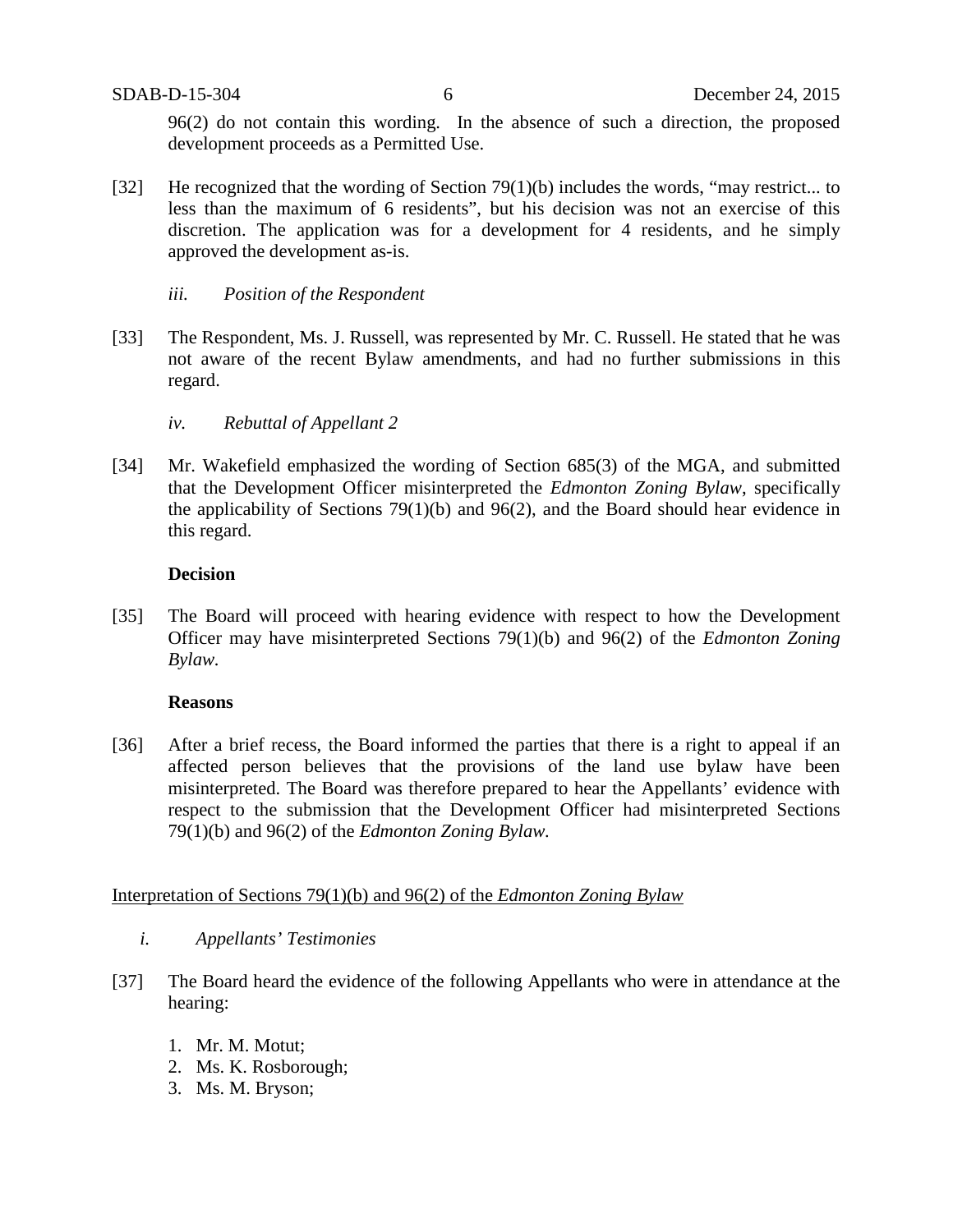- 5. Mr. D. Forgan;
- 6. Ms. J. Vertucio; and
- 7. Mr. V. Labrie.
- [38] Collectively, the Appellants identified the following concerns with respect to the proposed development:
	- a. Uniqueness of the cul de sac and its capacity to accommodate additional traffic flow and parking strain resulting from the proposed development, particularly in the winter time.
		- i. Unlike surrounding cul de sacs, the properties on this particular cul de sac all back onto an expansive green space, making it unique in both design and in the privacy afforded.
		- ii. Limited Group Homes located in the cul de sacs of older neighbourhoods have larger frontage, which allows for more parking at the front.
		- iii. Newer cul de sacs with smaller lot sizes and smaller homes have changed this dynamic, such that parking and traffic flow are a concern.
		- iv. The subject cul de sac is an example of a newer, smaller cul de sac. It currently experiences limited traffic flow due to only having one entry and exit, which services only the residents of the cul de sac and occasional visits from friends and families.
		- v. The occasional pressures on parking and traffic flow from family gatherings and visits from friends differ from the constant strains that will be caused by the Limited Group Home, which will have four residents with four separate groups of families and friends who could visit at anytime or at the same time.
		- vi. Since adults with complex needs will be residing in the proposed development, it is not possible to anticipate additional traffic from ambulances and other emergency vehicles.
		- vii. Traffic flow is an increased concern during the winter months when the City of Edmonton ploughs the cul de sac. Residents are unable to park their vehicles at the end of their driveways. Instead, they must park next to the snow pile in the middle of the cul de sac, resulting in limited access for entry and egress as vehicles have to navigate around both the snow pile and the cars parked next to it.
		- viii. To illustrate the extent of the parking strains, Mr. Motut referenced two pictures from Tab 11 of the written documents provided by his legal counsel.
		- ix. Shift changes at the Limited Group Home will result in the vehicles of the incoming staff members having to navigate around staff who are completing their shifts and exiting from the garage.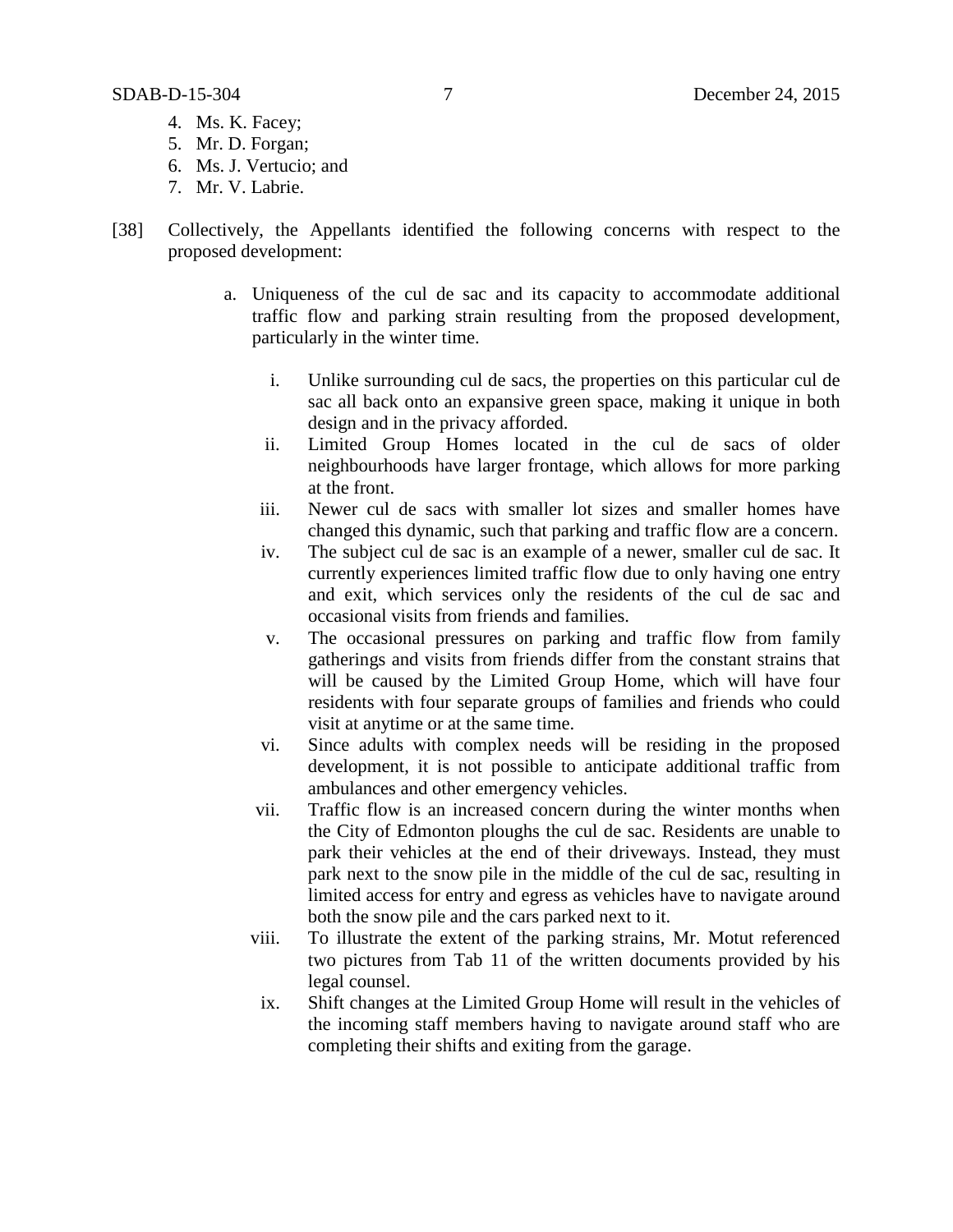- b. Operation of the proposed business
	- i. The Appellants noted that the operator of the Limited Group Home, Maple Heart Residential Services Ltd., is newly incorporated and may not have the expertise to properly run its first privately owned care centre.
	- ii. Should the operators of the Limited Group Home fail to provide general upkeep and maintenance of the subject property, the value of the neighbouring properties may diminish.
	- iii. There is nothing to prevent the home from taking in violent individuals who pose risks to the neighbourhood. In this regard, Ms. Bryson stated that after speaking with the Development Officer, she learned that Limited Group Homes that take in individuals from the criminal justice system are required to obtain separate approval from the province.
	- iv. Ms. K. Rosborough referenced Parkland Institute's study, "From Bad to Worse", emphasizing the lack of transparency and government regulations in privately funded care homes.
- [39] In the course of their testimonies, Appellant 2 submitted Exhibit "B", an aerial photograph of the subject cul de sac sourced from Google Maps. During questioning, the Appellants also confirmed that each house on the cul de sac includes a double attached garage with two additional parking spots on the driveway. Each family averages about two vehicles, and there is a public transit bus route along Washburn Drive SW, the main thoroughfare leading into the cul de sac.
- [40] Mr. Labrie also testified that he filed an appeal separate from the other appellants because one of his relatives who had previously lived in a group home had a negative experience. He also noted that the neighbour to the right of the adjacent property did not participate in the appeal because he had only found out about the development late the previous week. Mr. Labrie stated that since the area is so new and constantly under development, they receive many zoning related letters, and it is very easy to miss things.
	- *ii. Submissions of Legal Counsel for Appellant 2*

# Section 79(1)(b) Operational Needs and Site Context

- [41] Mr. Wakefield distinguished the subject cul de sac from surrounding cul de sacs, including the one located on 6A Avenue SW, just west of the subject property.
- [42] He noted that the properties on the 6A Avenue SW cul de sac are zoned RF4 Semidetached Residential Zone instead of RSL Residential Small Lot Zone. The properties on the other cul de sac are also duplexes instead of single detached houses. Unlike Washburn Drive SW, which is located along a seasonal parking ban route, the main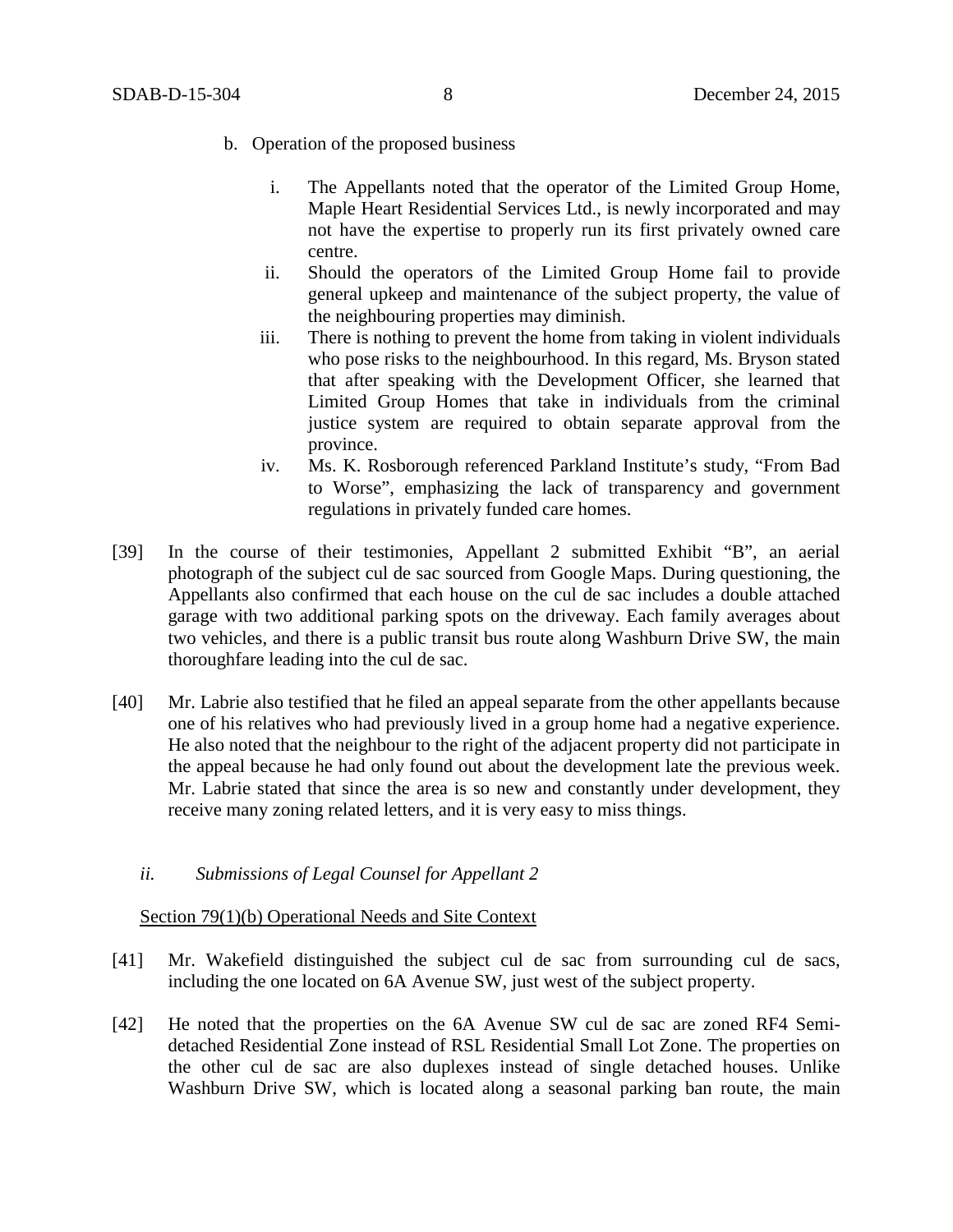thoroughfare into the 6A Avenue NW cul de sac is not along a seasonal parking ban route.

- [43] He noted that the subject cul de sac has 13 residential families compared to cul de sacs in older neighbourhoods which have half that number. There are also no legal parking spots on the subject cul de sac. He referenced Section 620 of the City of Edmonton Bylaw 13381 Traffic Bylaw Amendment No. 130 to illustrate how the uniqueness of the cul de sac and the resultant parking strains do not permit any legal parking spots on the street.
- [44] He submitted that the Limited Group Home would have a large impact upon the parking situation along the subject cul de sac. Currently, there are two vehicles parked on the subject property. However, if the development is approved, shift changes at the care centre could cause traffic flow and parking issues. For example, the two cars parked in the garage would need to be able to back out of the driveway, which means that the incoming shift workers would have to park elsewhere. However, as noted, there is no legal parking on the cul de sac.
- [45] The proposed development is effectively an institutional use, with the expectation that emergency and maintenance vehicles will be entering and exiting the cul de sac in an unpredictable volume.
- [46] The above factors, in addition to the concerns expressed by the Appellants, form a part of the "operational needs and Site context" contemplated under Section 79(1)(b) of the *Edmonton Zoning Bylaw*. Although Section 79(1)(b) permits a maximum of six residents in a Limited Group Home, the Development Officer has the discretion to restrict the occupancy to a lesser number. Had the Development Officer turned his mind to the unique context presented by the subject Site, he would have allowed a maximum of zero residents rather than allowing a maximum of four. For this reason, the Development Officer misinterpreted Section 79(1)(b) and exercised his discretion incorrectly.

Section 96(2)(a) Threshold Purpose: Capacity

- [47] Mr. Wakefield submitted that he did not have evidence that the capacity of the Windermere neighbourhood to accommodate Special Residential Facilities, including Limited Group Homes, had been exceeded contrary to the mandate under Section 96(2)(a), because the City of Edmonton's neighbourhood registries are not made available to the public.
- [48] He acknowledged that Council has regulated the number of Special Residential Facilities in a neighbourhood under Section 96(3)(b), which states:

Special Residential Facilities shall comply with all thresholds contained in this Section in addition to any other regulations in this Bylaw including any relevant Special Land Use Provisions that apply. In all cases, the most restrictive threshold shall apply.

…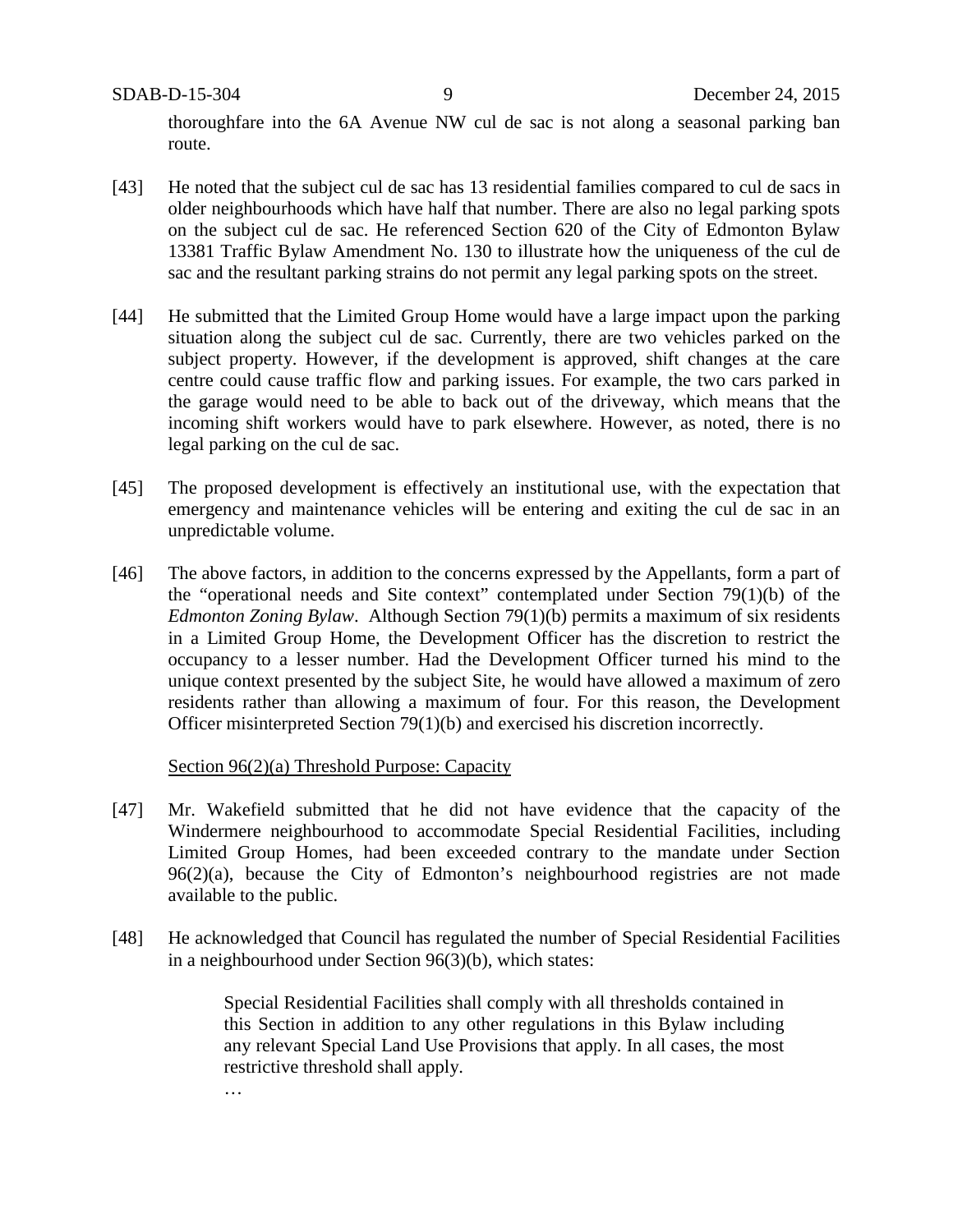- a. When determining the threshold for the number of Special Residential Facilities per neighbourhood, a maximum of 3 facilities per 1000 persons shall be allowed in any neighbourhood.
- b. When determining the threshold for the number of Special Residential Facilities by Use Class per block.
	- i. a maximum of 2 Special Residential Facilities shall be allowed on a single block in a residential Zone;
	- ii. a maximum block length of 150 m measured from the nearest intersection shall be used to determine this threshold.
- [49] However, Section 96(3)(b) presents its own difficulties, including the ambiguity with respect to the definition of a "block", which is not defined in the *Edmonton Zoning Bylaw.* He disagreed that the meaning is always derived from the same "Block" found in legal descriptions of land, as one block could also encompass the entire area between one street and another.
- [50] Mr. Wakefield submitted that since the thresholds contemplated under Section 96(3)(a) and (b) are unclear, owing to the ambiguity of the definition of "block", the Board must then turn to the Threshold Purpose under Section 96(2).
- [51] Mr. Wakefield also reviewed a letter provided by one of the neighbours opposed to the development as evidence that the proposed development will reduce property values in the cul de sac. The letter was from Mr. Doug Cameron, an individual who works in real estate appraisal. The letter provides, in part:

In regard to my absentee, if you could mention one of the neighbours (use my name) has owned and operated a real estate appraisal company in Edmonton for 35 years.

He has been involved in property tax assessment appeals for this type of property and there have been proven deleterious effects on adjoining property values from this type of use.

(This is a fact, but I do not have supporting evidence at this time.)

*iii. Submissions of the Development Officer, Mr. J. Angeles*

# Section 79(1)(b) Operational Needs and Site Context

[52] He stated that when reviewing the application, he did consider the Site context, which includes the whole site consisting of the driveway, attached garage and the four available parking spaces. He did not consider the entire cul de sac as part of the Site context.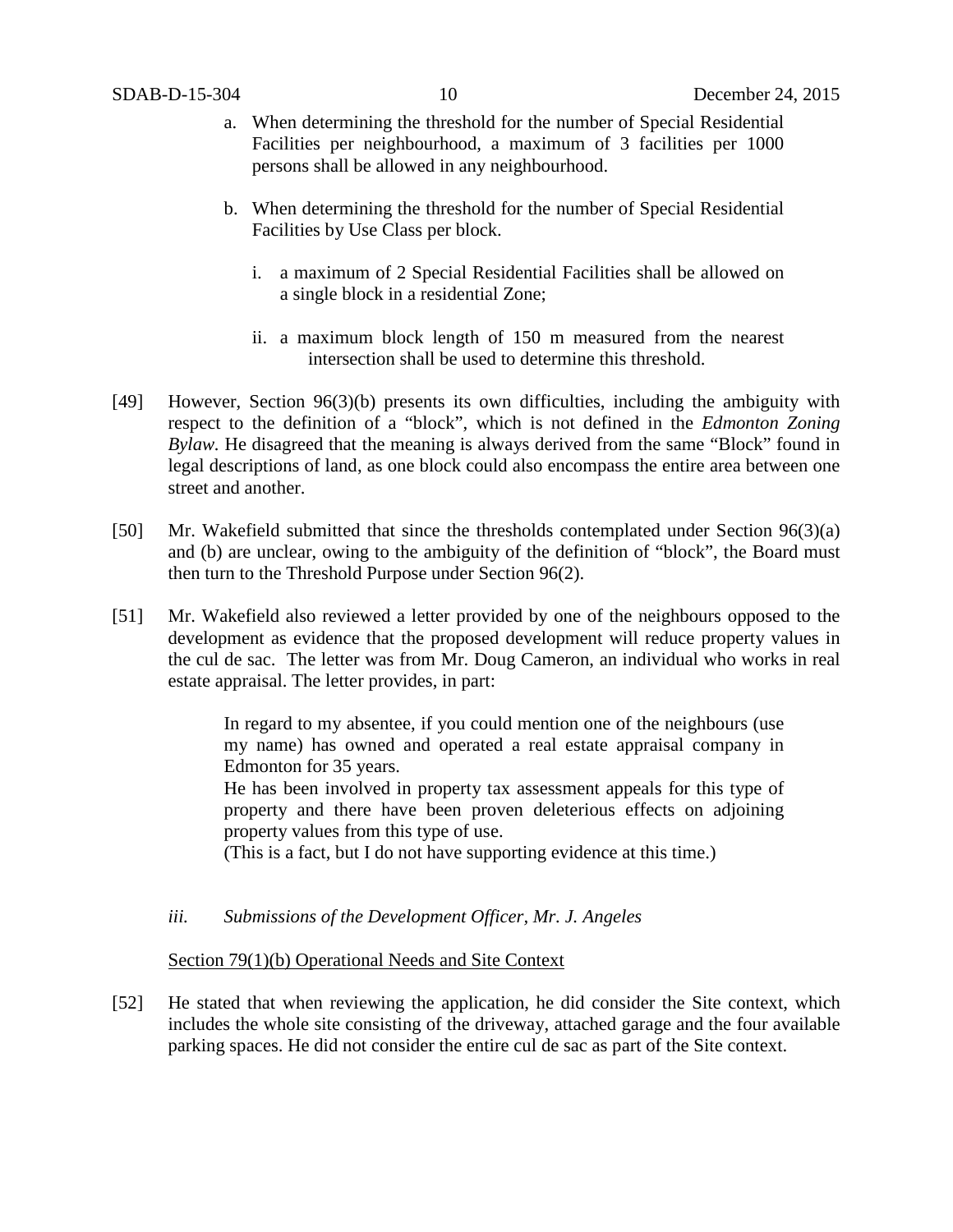[53] He clarified that when he approved the Development Permit, he was not exercising a discretion pursuant to Section 79(1)(b). He reiterated his previous point that since the application was for a development for four residents, he was simply approving the development as applied for, without any variances to the maximum number of residents.

# Section 96(2)(a) Threshold Purpose: Capacity

- [54] He clarified that the Development Authority is required to consider the thresholds under Section 96(3) when reviewing applications. The proposed development complies with the Threshold Purpose under Section 96(3)(a). In support, he submitted Exhibit "C", a printout of the Windermere neighbourhood registry.
- [55] The City of Edmonton registry records the threshold requirements in each neighbourhood, as required under Section 96(5) of the *Edmonton Zoning Bylaw.* For the neighbourhood of Windermere, there are two existing Congregate Living facilities, and the proposed development will make up the third facility (listed under "Accepted RCT Applications"). A total of six are permitted. Upon questioning, he confirmed that the information in the registry can be made available to the public.
- [56] When questioned, he was unable to clarify how the City determines a "neighbourhood." However, he stated that the proposed development meets the neighbourhood threshold requirements under Section 96(3) as well as the Threshold Purpose under Section 96(2). In support, he submitted Exhibit "D", a printout of a map for a significant portion of the Windermere neighbourhood area west of 170 Street and east of Windermere Drive SW. The map showed the location of the two existing Congregate Living facilities, and the proposed development.
- [57] During the course of Mr. Angeles's presentation, Mr. Wakefield requested to ask Mr. Angeles a question through the Presiding Officer. Mr. Wakefield wished to clarify how the Development Authority defines a neighbourhood or the size of a neighbourhood. The Presiding Officer considered the question, but declined to grant Mr. Wakefield's request.
- [58] In response, Mr. Wakefield stated for the record that there is case law supporting the right to cross-examine or to ask questions through the chair when there is no other way for counsel to obtain information. Mr. Wakefield submitted that outside of the hearing, there was no other way for him to obtain the information he needed, particularly when it is a question pertaining to entirely new information received at the time of the hearing.
- [59] The Presiding Officer acknowledged his submission, but clarified that as a quasi-judicial tribunal, the Subdivision and Development Appeal Board is not required to provide an opportunity for cross-examination. To expand on this point, the Board takes this opportunity to note that the general practice of this Board is to permit an Appellant the first opportunity to make out the entirety of his or her case, after which other parties to the appeal will provide submissions. The Appellant then has a final opportunity to rebut the information presented by those parties.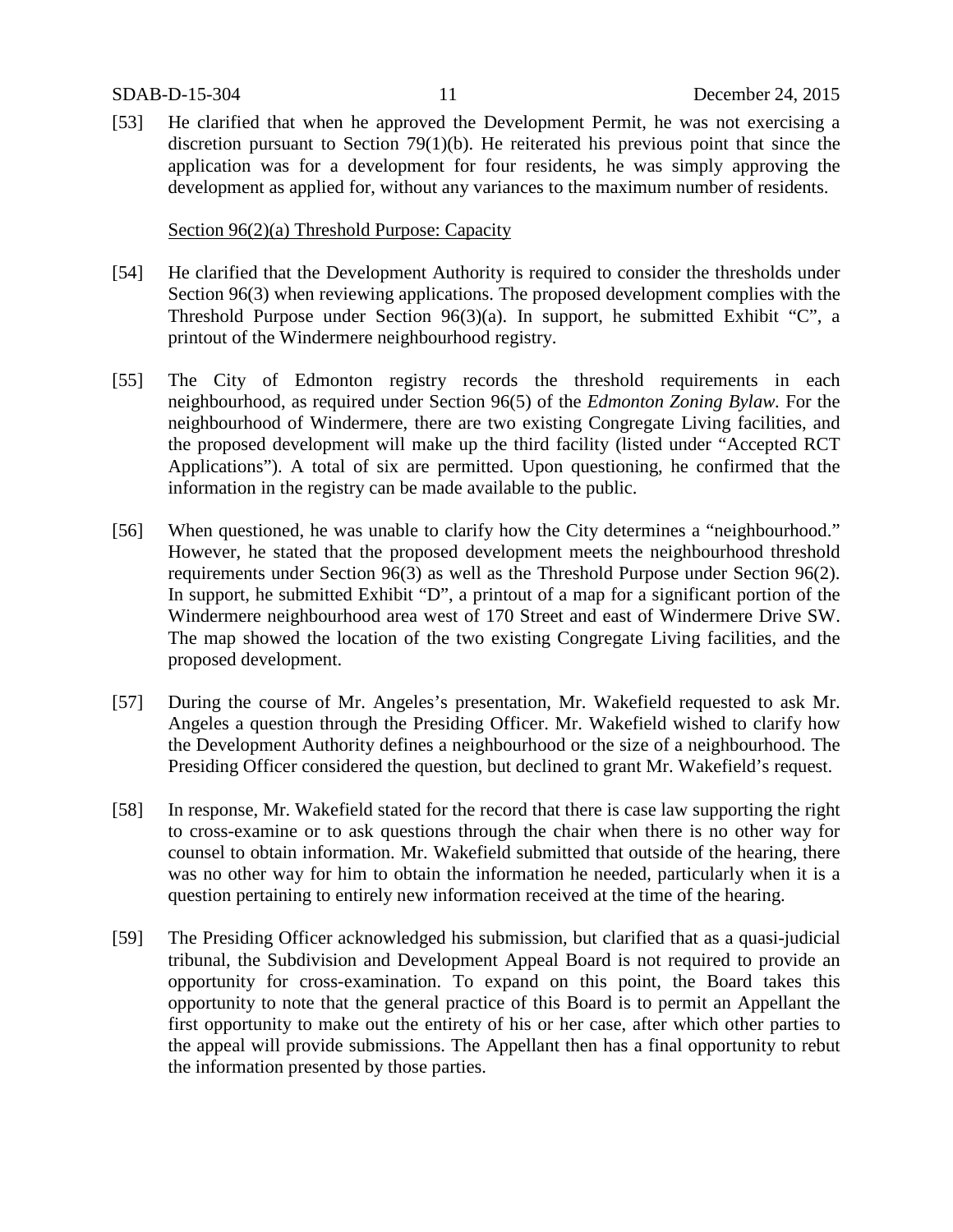- [60] The Subdivision and Development Appeal Board may, at times and if warranted, consider a variation from its usual practice.
- [61] In this particular instance, the Board considered the question which legal counsel wished to pose to the Development Officer. The Board notes that the Development Officer previously responded to a similar question from the Board, wherein he stated that he did not know how the City of Edmonton determines "neighbourhood". Since Mr. Wakefield's question would have resulted in the same response, and in the interests of holding a fair and efficient hearing, the Presiding Officer chose to refuse counsel's request.

## *iv. Submissions of the Respondent*

- [62] Mr. C. Russell clarified that the Limited Group Home is intended for four individuals with mild to moderate disabilities, and that the development will be the first one he has ever operated. He has "cut his teeth" working with violent individuals, and neither he nor his partner is interested in taking in violent individuals, nor is he looking to cause disruption within the neighbourhood or to create risk for surrounding residents.
- [63] The clientele will be high-functioning individuals who can contribute back to the community. They simply need some assistance with household maintenance.
- [64] He acknowledged the Appellants' concerns about parking. However, if vehicle maneuvering during shift changes is indeed a challenge, one possible solution would be tandem parking: one vehicle parks in the garage, and the other behind on the driveway. In this way, there will always be a staff member in the house, and incoming shift workers can park adjacent to the staff vehicles already on the property.
- [65] With respect to concerns about increased traffic flow and parking strains caused by visiting families and friends, he stated that they anticipate once a month visits which can be scheduled. In addition, their clients are more likely to go home to their families. He reiterated that the individuals are high-functioning with mild to moderate disabilities, who oftentimes miss their families and wish to return home.
- [66] The traffic generated by the Limited Group Home will be exactly the same as that which is generated by residents heading to, and returning from, work. He does anticipate that once every three to six months, emergency vehicles may be needed.
- [67] He stated that he has a background in finance, working with mortgages and property valuation. In his opinion, it is nearly impossible to prove that an adjacent Limited Group Home has caused the devaluation of one's property. In addition, he observed that across Alberta, property values are anticipated to decrease by 2.5%.
- [68] He acknowledged the concerns of Mr. Labrie with respect to his family member's negative experience living in a home, but his goal is to avoid those types of experiences.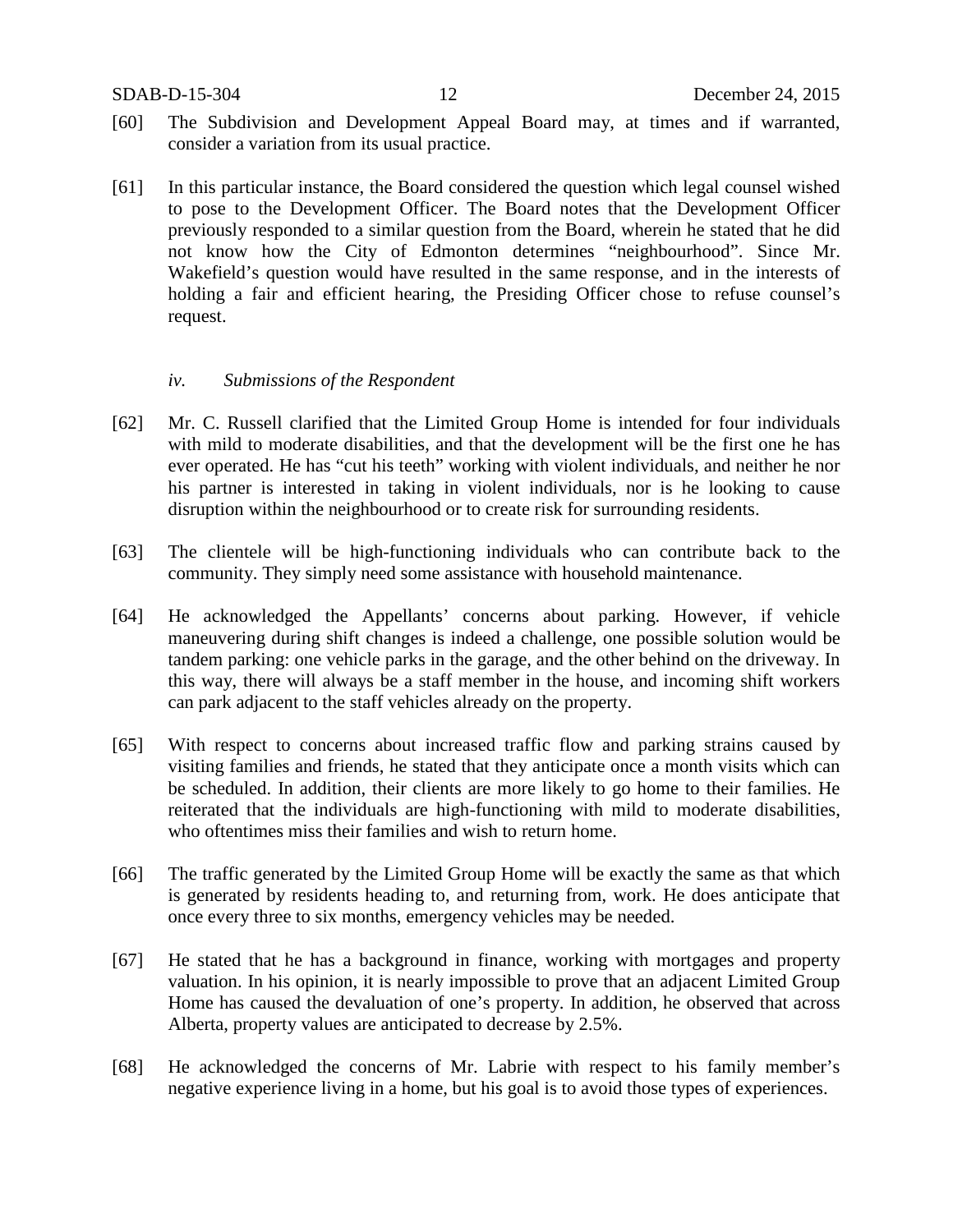- *v. Rebuttal of Appellant 2*
- [69] Appellant 1, Mr. Labrie, made no submissions in rebuttal.
- [70] Mr. Wakefield disagreed with the Development Officer's contention that he did consider the Site context during his review. Section 6.1(92) states: "Site means an area of land consisting of one or more abutting Lots". If the Development Officer considered only the proposed home, then he failed to consider the abutting Lots and therefore failed to fully consider the Site context. In addition, he did not turn his mind to the operational needs of the proposed facility as required under Section 79(1)(b).
- [71] In light of the fact that "neighbourhood" is not defined, the neighbourhood registry is effectively meaningless.
- [72] He reiterated that the proposed use is not characteristic of a residential neighbourhood.
- [73] As the corporate name search and land title certificate indicate, the operator is newly registered and has no track record, so the Respondent's submissions about parking, visitation, traffic flow, and emergency vehicles are simply assumptions.
- [74] He further noted that as indicated on the land title certificate, the face value of the mortgage exceeds the purchase price, which should call into question the Respondent's statements with respect to property valuation.
- [75] He concluded that the Development Officer failed to consider the excessive demands upon the cul de sac posed by the Limited Group Home, and on this basis, the appeal should be allowed.

## **Decision:**

- [76] Following the amendments to the *Edmonton Zoning Bylaw,* the proposed development is a Permitted Use with no variances or relaxations, and therefore a Class A Development. The Board finds that the Development Officer did not misinterpret provisions of the land use bylaw.
- [77] The appeal is **DENIED** and the Development Authority's decision is **CONFIRMED**. The development is **APPROVED** as applied for to the Development Authority, with the exception that the previously granted variances are no longer required, pursuant to Bylaw 17422 and the subsequent amendments to the *Edmonton Zoning Bylaw.*

## **Reasons for Decision:**

[78] Limited Group Homes are a Permitted Use in the RSL Residential Small Lot Zone.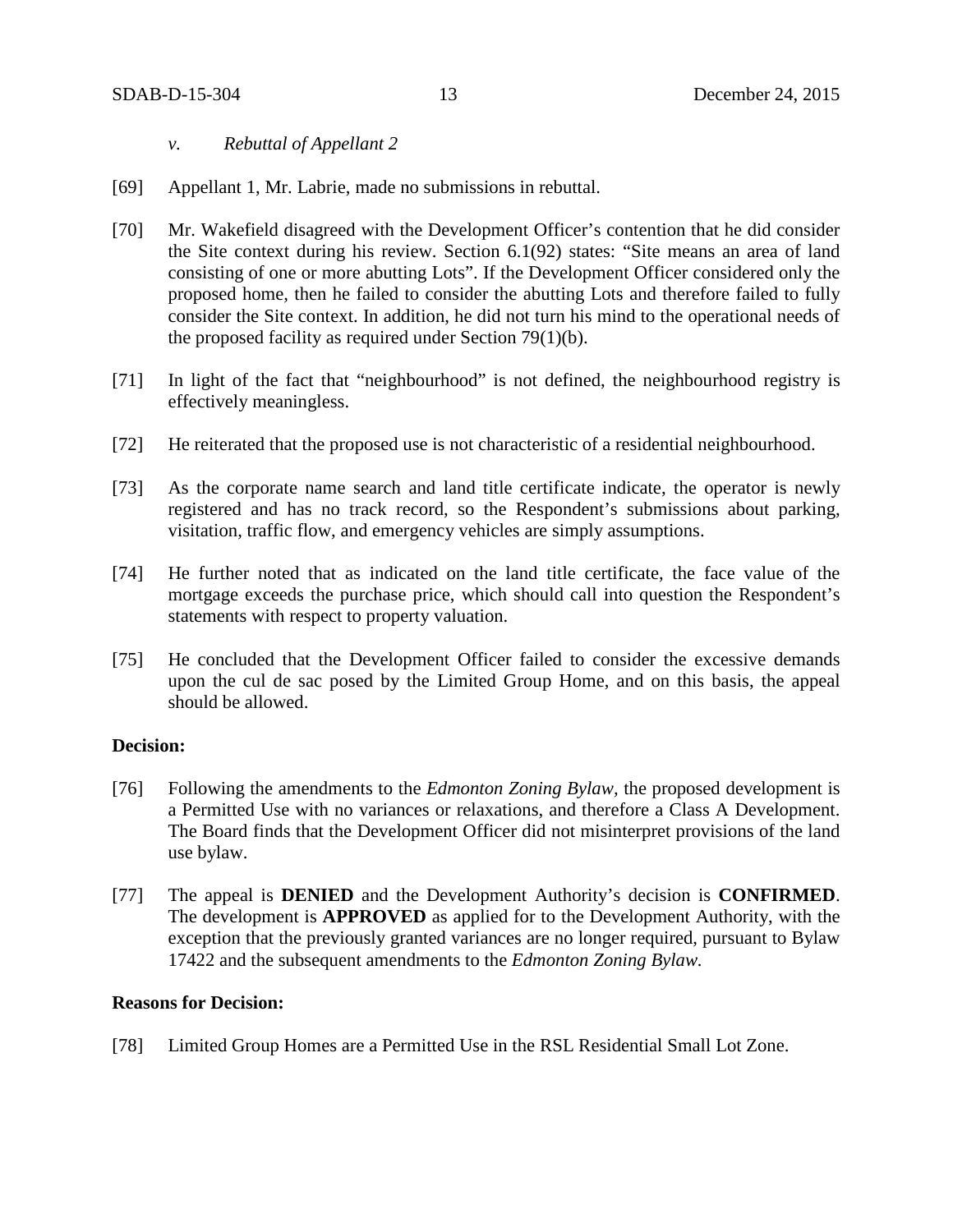- [79] At the time that the original application was reviewed, the development was deemed to be a Class B development with two variances: one to the tandem parking requirement under Schedule  $1(A)(6)$  to Section 54.2, and the other to the loading space requirement under Schedule 3 to Section 54.4.
- [80] Both the Appellants and the Development Officer acknowledged that following the amendments to the *Edmonton Zoning Bylaw* which were effected by Bylaw 17422 (signed and passed on November 16, 2015 and effective December 1, 2015), the two variances previously granted are no longer required, and the proposed development would be deemed a Class A Development.
- [81] The Board is also bound by Section 687(3)(a.1), which states that "In determining an appeal, the subdivision and development appeal board must comply with the land use policies and statutory plans and, subject to clause (d), the land use bylaw in effect". In this particular instance, the land use bylaw in effect includes the recent amendments to the *Edmonton Zoning Bylaw* with respect to tandem parking and loading space requirements for Limited Group Homes. Consequently, the Board must consider the proposed development as a Class A Development.
- [82] The powers of the Board with respect to appeals mechanisms for Class A Developments are defined under Section 685(3), which states that "no appeal lies in respect of the issuance of a development permit for a permitted use unless the provisions of the land use bylaw were relaxed, varied or misinterpreted."
- [83] As a Class A Development, the proposed development has no relaxations or variances, so the only avenue through which an appeal might be lodged is if there was a misinterpretation of the Land Use Bylaw. In this regard, the Board asked for specific submissions from all parties.
- [84] The Appellants identified two specific provisions which the Development Officer may have misinterpreted: Sections 79(1)(b) and 96(2)(a).

## Section 79(1)(b) Operational Needs and Site Context

- [85] With respect to Section 79(1)(b), the Board is satisfied that the Development Officer gave proper regard to the facility's operational needs and Site context for the following reasons:
	- 1. The Written Report of the Development Officer indicates that he gave consideration to the need for 24 hours supervision of the residents, which will require a rotation of two daytime staff, two evening staff, and one overnight staff. A maximum of two staff members will be on shift at any one time.
	- 2. The Written Report also indicates that the Development Officer considered the space requirements for emergency services: "The loading and unloading space was relaxed, because the remaining parking space will only be used at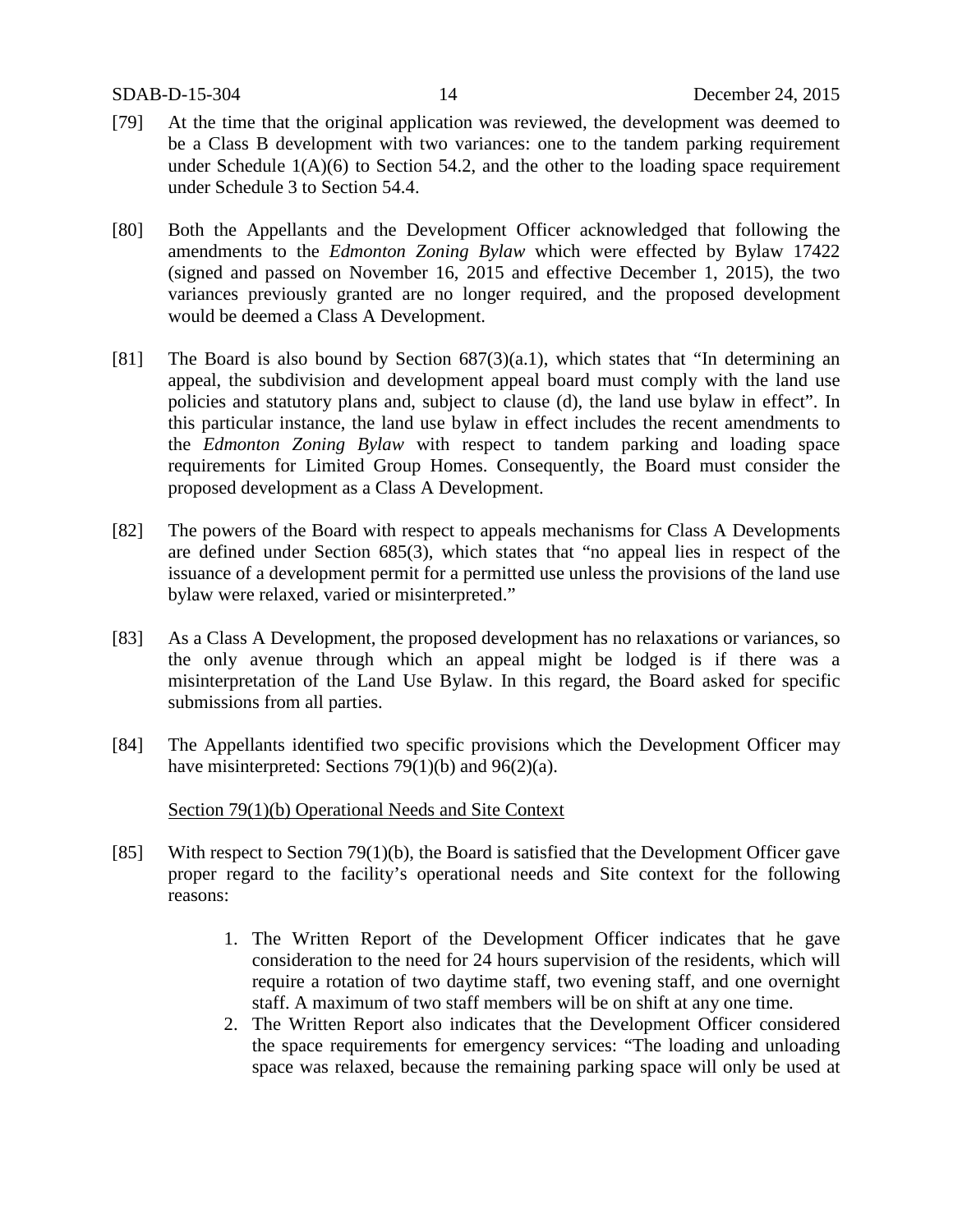least 2 or fewer visits by emergency services per month" (page 2 of Development Officer's Written Report).

- 3. The development provides four parking spaces when only three are required, which exceeds the on-site parking requirements for a Limited Group Home.
- 4. Exhibit "C" demonstrates that the Development Officer considered the maximum allowable Congregate Living facilities within the Windermere neighbourhood, and determined that the proposed development would not exceed this threshold.
- 5. Exhibit "D" demonstrates that the Development Officer considered the concentration of Special Residential Facilities within the Windermere neighbourhood. The proposed development is situated southeast of the nearest existing Group Home at 4003 Westcliff Place SW, occupied by ten senior residents.
- 6. Several submissions were made speculating upon intensity of use, but the Board notes that material impact upon parking in any situation is not limited to Limited Group Homes, but could also apply in instances where a single family that owns various vehicles moves into an already strained parking situation. Therefore, the Board is not satisfied that the proposed use will have adverse impacts that are materially or significantly different than those associated with a Single Detached House Use.
- 7. The Board accepts the presentations of the Appellants that this specific cul de sac has a scarcity of on-street parking. However, the Board notes that all existing uses on the cul de sac, including the proposed use, meets the offstreet parking requirements of this neighbourhood.
- 8. Both the Appellants and the Respondent made various submissions about the valuation of properties located adjacent to Limited Group Homes. Appellant 2 provided a letter from an individual who works in real estate appraisal. The letter stated that it is a "fact" that Limited Group Homes have a proven deleterious effect on adjacent property values. However, the letter-writer also stated that he did not have supporting evidence at that time.
- 9. The Respondent claimed that it is almost impossible to attribute the devaluation of one's home to the presence of an adjacent Limited Group Home, but he provided no further information in this regard for the Board to consider.
- 10. In the absence of substantiating evidence with respect to the property valuation claims put forward by both parties, the Board is not prepared to make any findings regarding the impact of a Limited Group Home upon adjacent property values.
- [86] The Board also finds that the Development Officer did not vary the maximum allowable number of residents under Section 79(1)(b), and therefore did not exercise a discretion, for the following reasons:
	- 1. Section 79(1)(b) states that "the Development Officer *may* restrict the occupancy of a Limited Group Home" [emphasis added], indicating that the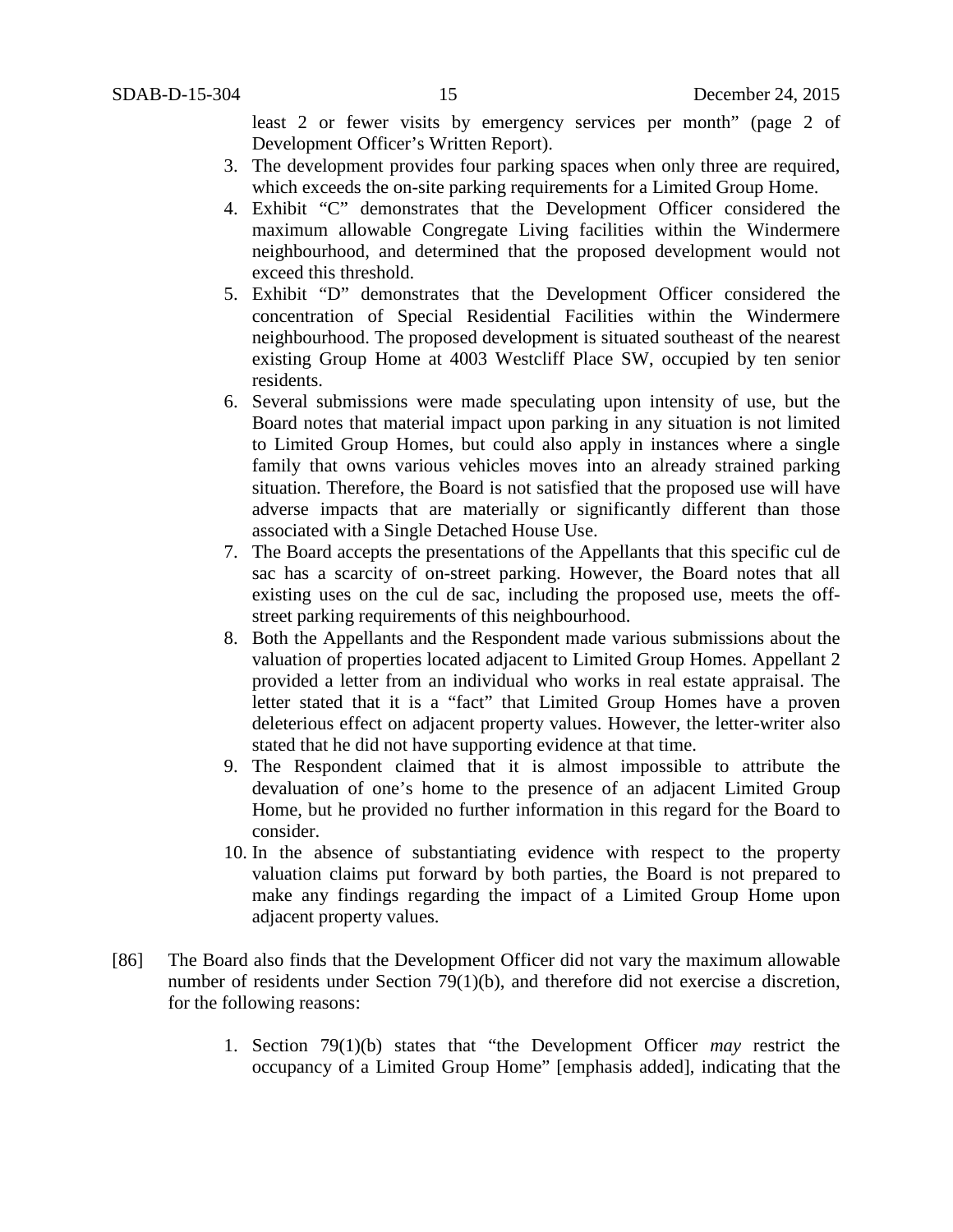Development Officer has the power to exercise some discretion in determining the maximum occupancy of a Limited Group Home.

- 2. The Board agrees with the Development Officer that, in the absence of an explicit direction as found in other sections of the *Edmonton Zoning Bylaw,* that this discretion does not change the underlying nature of the development from a Permitted to a Discretionary Use.
- 3. Notwithstanding the above, the Board is not satisfied that the Development Officer did, in fact, exercise his discretion to reduce the maximum number of residents in this particular instance.
- 4. Page two of the Congregate Living Facility Combined Application Form for this development states: "Maximum number of occupants proposed for this site: 4".
- 5. The Board accepts the submissions of the Development Officer that he simply approved the development as applied for.

## Section 96(2)(a) Threshold Purpose: Capacity

- [87] With respect to Section 96(2)(a), the Board references points 4 through 5 in paragraph 85 (above), and accepts the Development Officer's submission that his review of the application considered the capacity of the Windermere neighbourhood to accommodate the additional Limited Group Home.
- [88] In addition, the Board notes that the General Regulations under Section 96(3) have been met, and that the development does not result in an excess of the threshold requirements.
- [89] Section 96(2) lists three Threshold Purposes, two of which are to "ensure that Special Residential Facilities are available in all neighbourhoods; and protect existing Special Residential Facilities from concentration that could impair their proper functioning." The wording of Section 96(2) does not give particular emphasis to any one of the Threshold Purposes over the other.
- [90] For the above reasons, the Board is satisfied that the Development Officer properly reviewed the development application and correctly interpreted and applied the provisions of the land use bylaw. Pursuant to Section 685(3), no appeal lies, and the decision of the Development Authority is upheld.

Mr. Vince Laberge, Presiding Officer Subdivision and Development Appeal Board